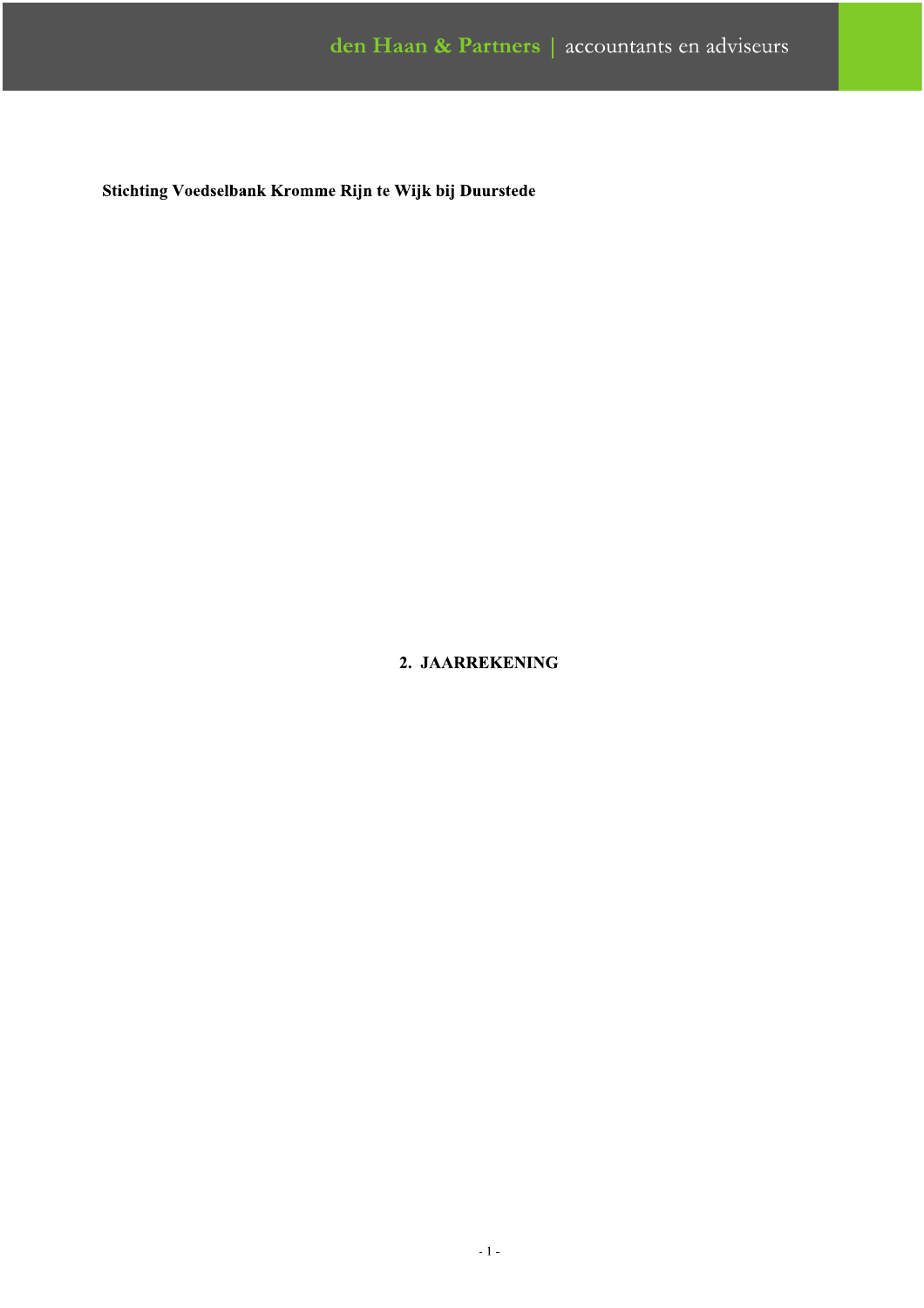# 2.1 Balans per 31 december 2018

(Na resultaatbestemming)

|                        | 31 december 2018 |         | 31 december 2017 |         |
|------------------------|------------------|---------|------------------|---------|
| <b>ACTIVA</b>          | €                | €       | €                | €       |
| Vaste activa           |                  |         |                  |         |
| Materiële vaste activa |                  |         |                  |         |
| Koel-vriesinstallatie  | 5.600            | 5.600   | 7.200            | 7.200   |
| Vlottende activa       |                  |         |                  |         |
| Vorderingen            |                  |         |                  |         |
| Overige vorderingen    | 2.339            | 2.339   | 198              | 198     |
| Liquide middelen       |                  | 161.115 |                  | 170.775 |
|                        |                  |         |                  |         |
| <b>Totaal activa</b>   |                  | 169.054 |                  | 178.173 |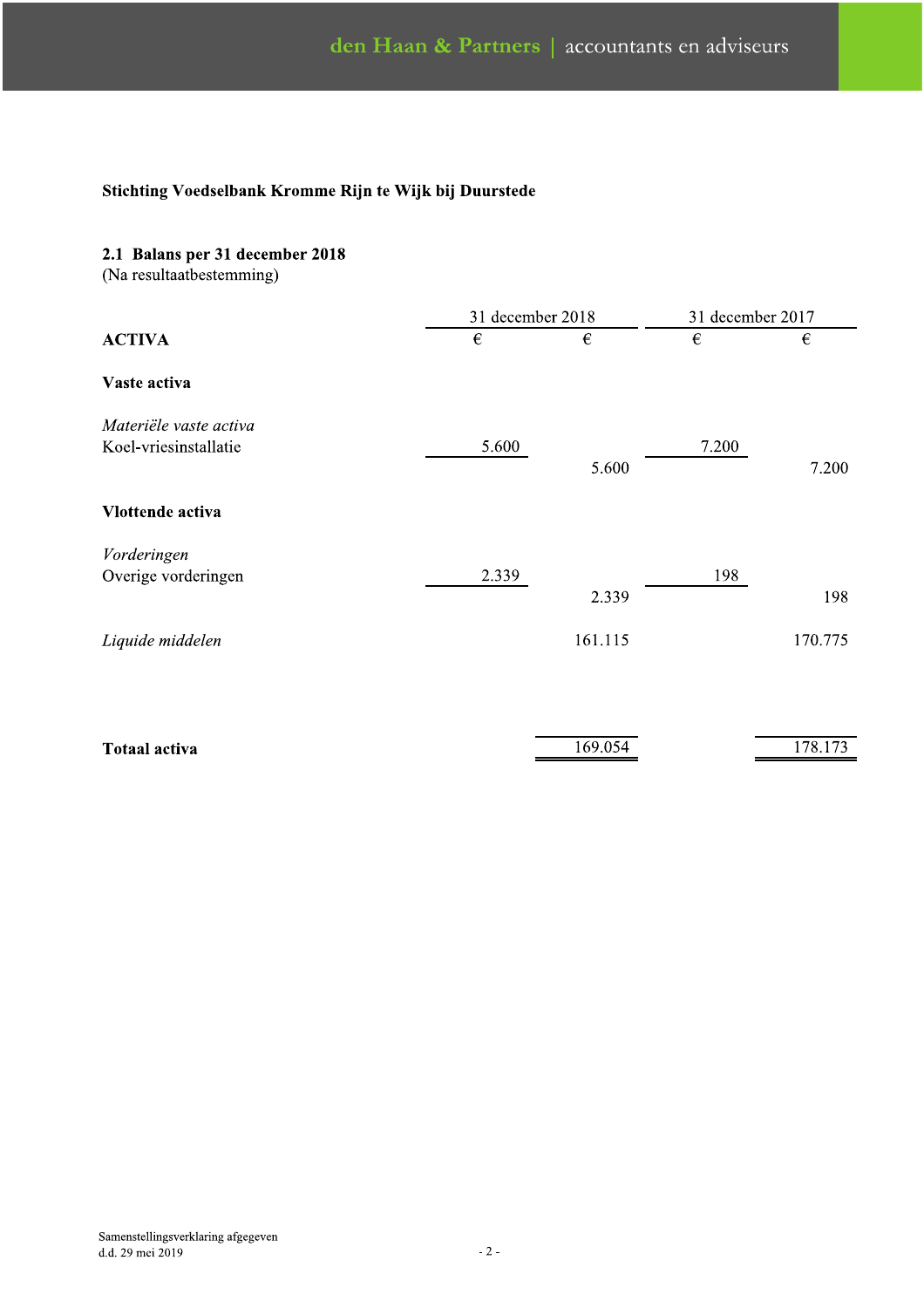# 2.1 Balans per 31 december 2018

(Na resultaatbestemming)

|                                     |        | 31 december 2018 |        | 31 december 2017 |  |
|-------------------------------------|--------|------------------|--------|------------------|--|
| <b>PASSIVA</b>                      | €      | €                | €      | €                |  |
| Eigen vermogen                      |        |                  |        |                  |  |
| Bestemmingsreserve vaste activa     | 33.545 |                  | 41.700 |                  |  |
| Bestemmingsreserve vervanging vaste |        |                  |        |                  |  |
| activa                              | 75.000 |                  | 75.000 |                  |  |
| Continuïteitsreserve                | 20.000 |                  | 20.000 |                  |  |
| Bestemmingsreserve herhuisvesting   | 10.000 |                  | 10.000 |                  |  |
| Algemene reserve                    | 24.957 |                  | 25.359 |                  |  |
|                                     |        | 163.502          |        | 172.059          |  |
| Voorzieningen                       |        |                  |        |                  |  |
| Overige voorzieningen               | 4.789  |                  | 5.491  |                  |  |
|                                     |        | 4.789            |        | 5.491            |  |
| Kortlopende schulden                |        |                  |        |                  |  |
| Overige schulden                    | 763    |                  | 623    |                  |  |
|                                     |        | 763              |        | 623              |  |
| <b>Totaal passiva</b>               |        | 169.054          |        | 178.173          |  |
|                                     |        |                  |        |                  |  |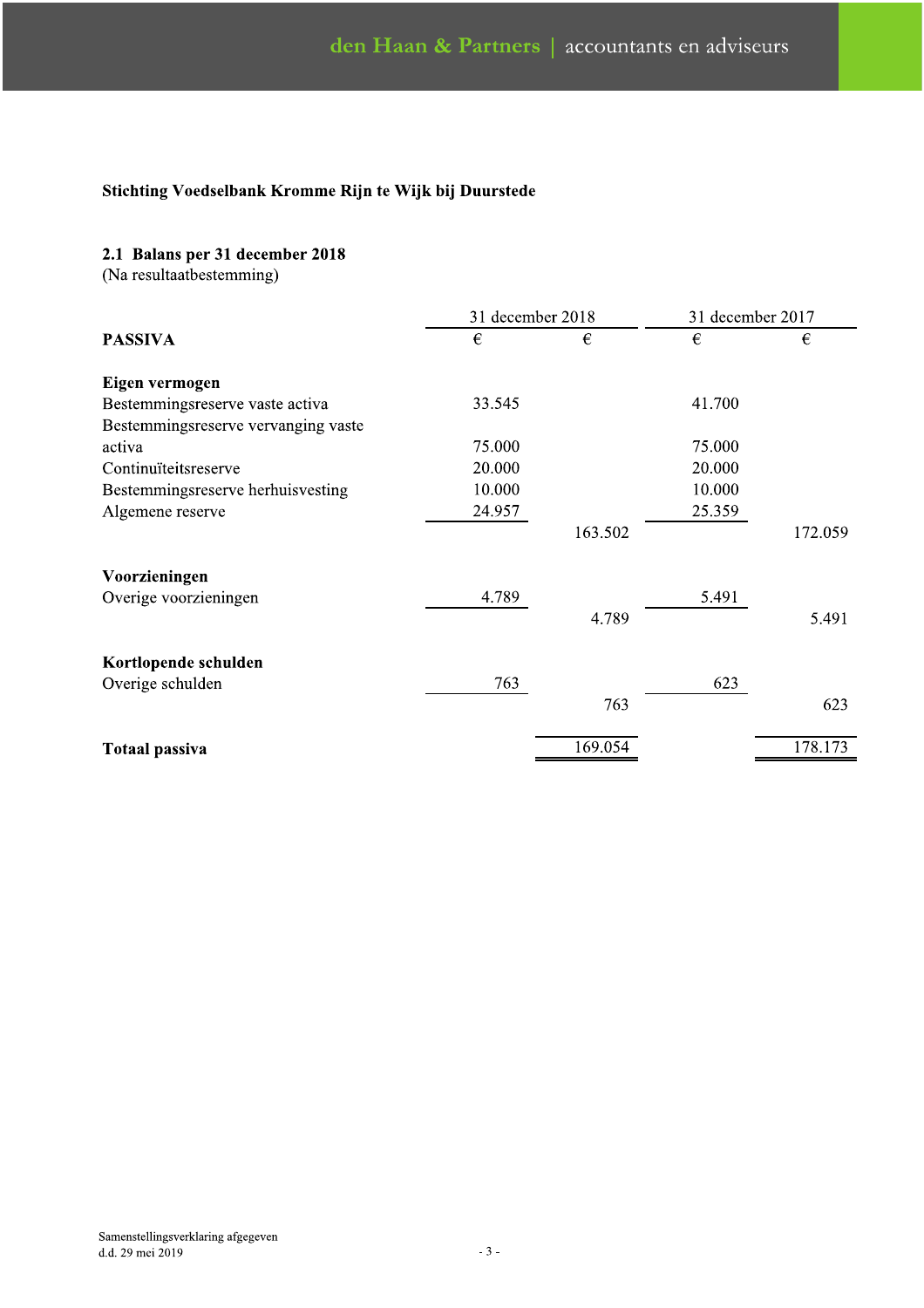## 2.2 Staat van baten en lasten over 2018

|                                            | 2018   |            |       | 2017                    |  |
|--------------------------------------------|--------|------------|-------|-------------------------|--|
|                                            | €      | $\epsilon$ | €     | $\boldsymbol{\epsilon}$ |  |
| Baten                                      |        | 12.179     |       | 13.525                  |  |
| <b>Totaal opbrengsten</b>                  |        | 12.179     |       | 13.525                  |  |
| Kosten distributie                         | 7.251  |            | 4.773 |                         |  |
| Kosten transport                           | 10.382 |            | 5.729 |                         |  |
| Kosten acquisitie/publiciteit              | 54     |            | 262   |                         |  |
| Kosten vrijwilligers                       | 1.501  |            | 1.723 |                         |  |
| Kosten bestuur                             | 317    |            | 299   |                         |  |
| Overige kosten                             | 1.231  |            |       |                         |  |
| <b>Totaal kosten</b>                       |        | 20.736     |       | 12.786                  |  |
|                                            |        |            |       |                         |  |
|                                            |        | $-8.557$   |       | 739                     |  |
| Ontvangen legaat                           |        |            |       | 115.961                 |  |
| <b>Resultaat</b>                           |        | $-8.557$   |       | 116.700                 |  |
|                                            |        |            |       |                         |  |
| Bestemming van het resultaat:              |        |            |       |                         |  |
| Bestemmingsreserve vaste activa            |        | 8.155-     |       | 32.900                  |  |
| Bestemmingsreserve vervanging vaste activa |        | 0          |       | 58.875                  |  |
| Bestemmingsreserve herhuisvesting          |        | 0          |       | 10.000                  |  |
| Algemene reserve                           |        | $402 -$    |       | 14.925                  |  |
|                                            |        | 8.557-     |       | 116.700                 |  |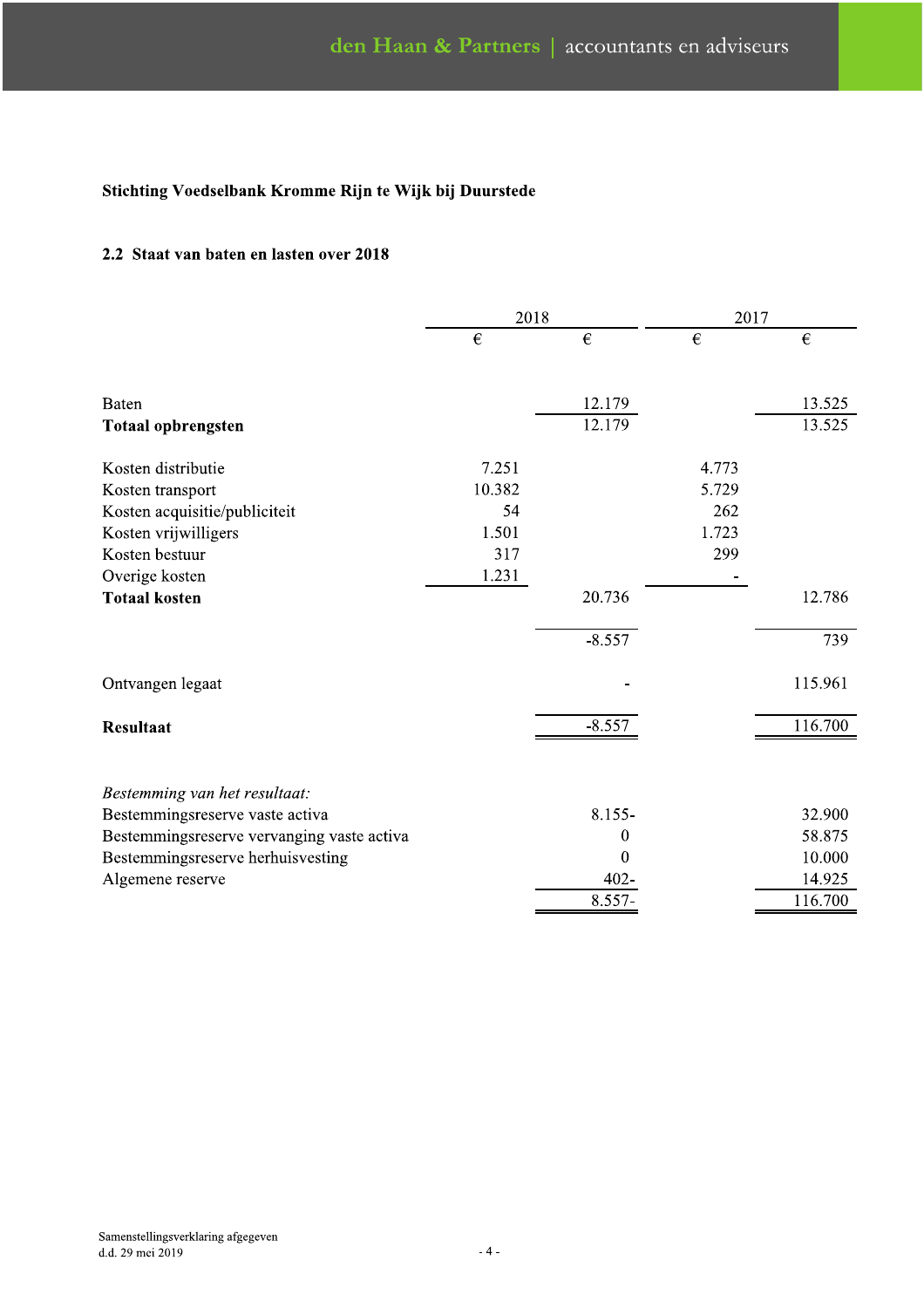# 2.3 Toelichting op de jaarrekening

## **ALGEMEEN**

De jaarrekening is opgesteld volgens in het maatschappelijk verkeer aanvaardbare normen.

#### Activiteiten

De activiteiten van Stichting Voedselbank Kromme Rijn, statutair gevestigd te Wijk bij Duurstede, bestaan voornamelijk uit het direct helpen van mensen die onder een bepaald bestaansminimum leven, door voedsel uit te reiken dat door derden beschikbaar wordt gesteld.

## **GRONDSLAGEN VOOR DE BALANSWAARDERING**

#### Algemeen

De waardering van activa en passiva vindt plaats op basis van historische kosten. Tenzij bij de desbetreffende grondslag voor de specifieke balanspost anders wordt vermeld, worden de activa en passiva opgenomen tegen nominale waarde.

#### Materiële vaste activa

De materiële vaste activa worden gewaardeerd op verkrijgingsprijs of vervaardigingskosten, verminderd met de cumulatieve afschrijvingen en indien van toepassing met bijzondere waardeverminderingen. De afschrijvingen worden gebaseerd op de geschatte economische levensduur en worden berekend op basis van een vast percentage van de verkrijgingsprijs of vervaardigingskosten, rekening houdend met een eventuele residuwaarde. Er wordt afgeschreven vanaf het moment van ingebruikneming.

#### Vorderingen

De kortlopende vorderingen betreffen de vorderingen met een looptijd korter dan één jaar. Deze worden opgenomen tegen de nominale waarde. Noodzakelijk geachte voorzieningen voor het risico van oninbaarheid worden in mindering gebracht. Deze voorzieningen worden bepaald op basis van individuele beoordeling van de vorderingen.

#### Liquide middelen

De liquide middelen worden gewaardeerd tegen nominale waarde en staan, voor zover niet anders vermeld, ter vrije beschikking van de onderneming. Het betreffen de direct opeisbare vorderingen op kredietinstellingen.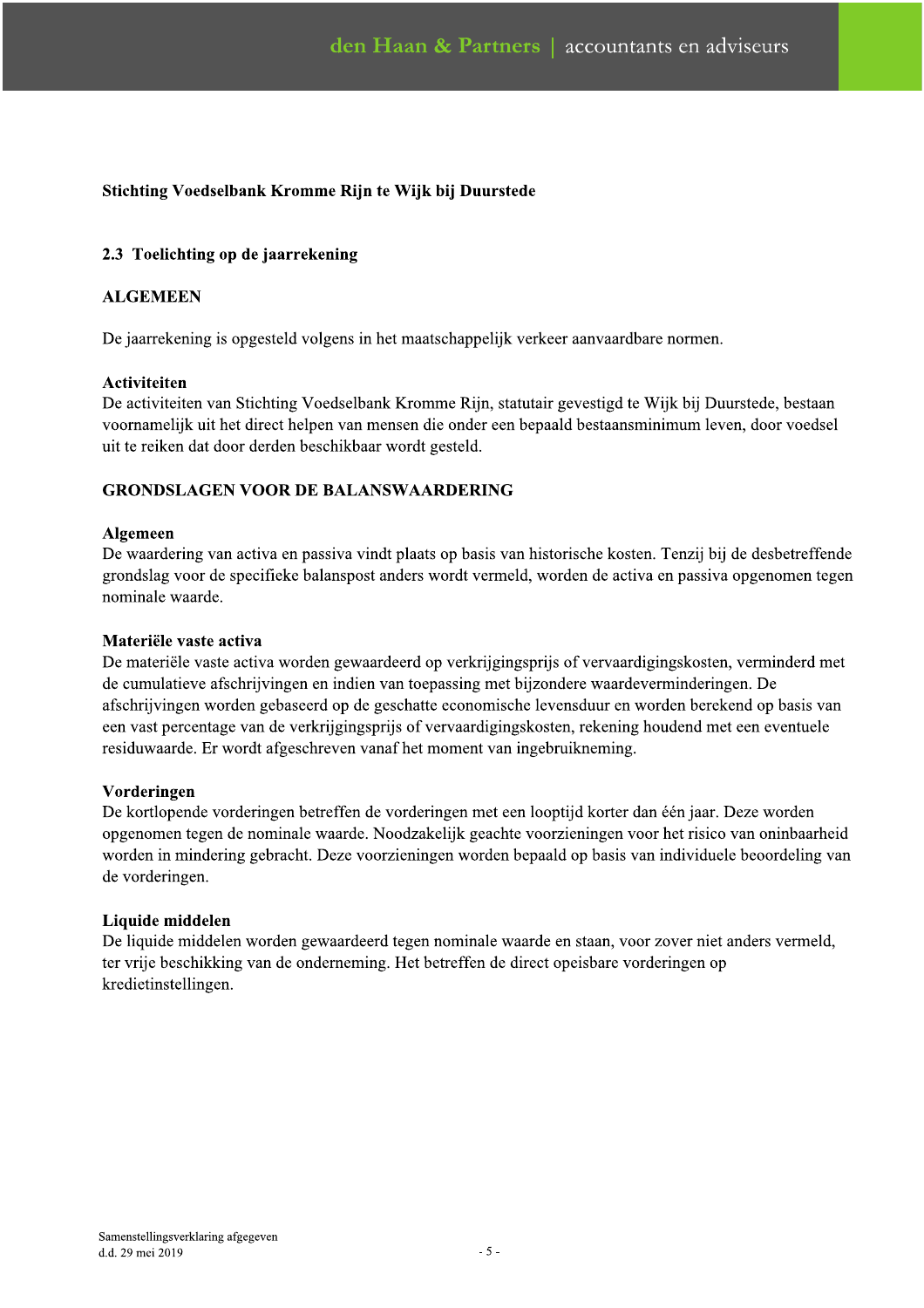# 2.3 Toelichting op de jaarrekening

#### Eigen vermogen

#### Bestemmingsreserve vaste activa

Deze bestemmingsreserve dient ter financiering van de materiële vaste activa, alsmede ter dekking van de kosten van de huur van de per 1 januari 2018 gehuurde transportbus. De hoogte van de reserve is gelijk aan de boekwaarde van de materiële vaste activa en de huurkosten gedurende de resterende looptijd van de huurovereenkomst.

#### Bestemmingsreserve vervanging vaste activa

Deze bestemmingsreserve dient ter financiering van in de toekomst te vervangen vaste activa, zijnde een koelbus en een koel-vriesinstallatie. Jaarlijks wordt aan de reserve het bedrag van de afschrijvingen op vaste activa toegevoegd.

#### Continuïteitsreserve

Deze reserve heeft de functie om het werk van de Stichting ook in de toekomst mogelijk te maken. De hoogte van de reserve is maximaal het jaarbudget van de Stichting.

#### Bestemmingsreserve herhuisvesting

Deze reserve dient ter financiering van mogelijke kosten van herhuisvesting. De gemeente Wijk bij Duurstede heeft aangegeven dat de huidige opslagruimte naar verwachting nog maar voor een beperkte periode beschikbaar is

#### Voorzieningen

#### Voorziening inkoop voedsel

Omdat het verkrijgen van voedsel in de toekomst naar verwachting moeizaam zal verlopen en daarnaast verwacht wordt dat het aantal gezinnen dat een beroep zal doen op de voedselbank zal toenemen is besloten gelden te reserveren voor de eventuele noodzaak om voedsel in te kopen.

#### Kortlopende schulden

De kortlopende schulden betreffen de schulden met een looptijd korter dan één jaar. Deze worden opgenomen tegen de nominale waarde.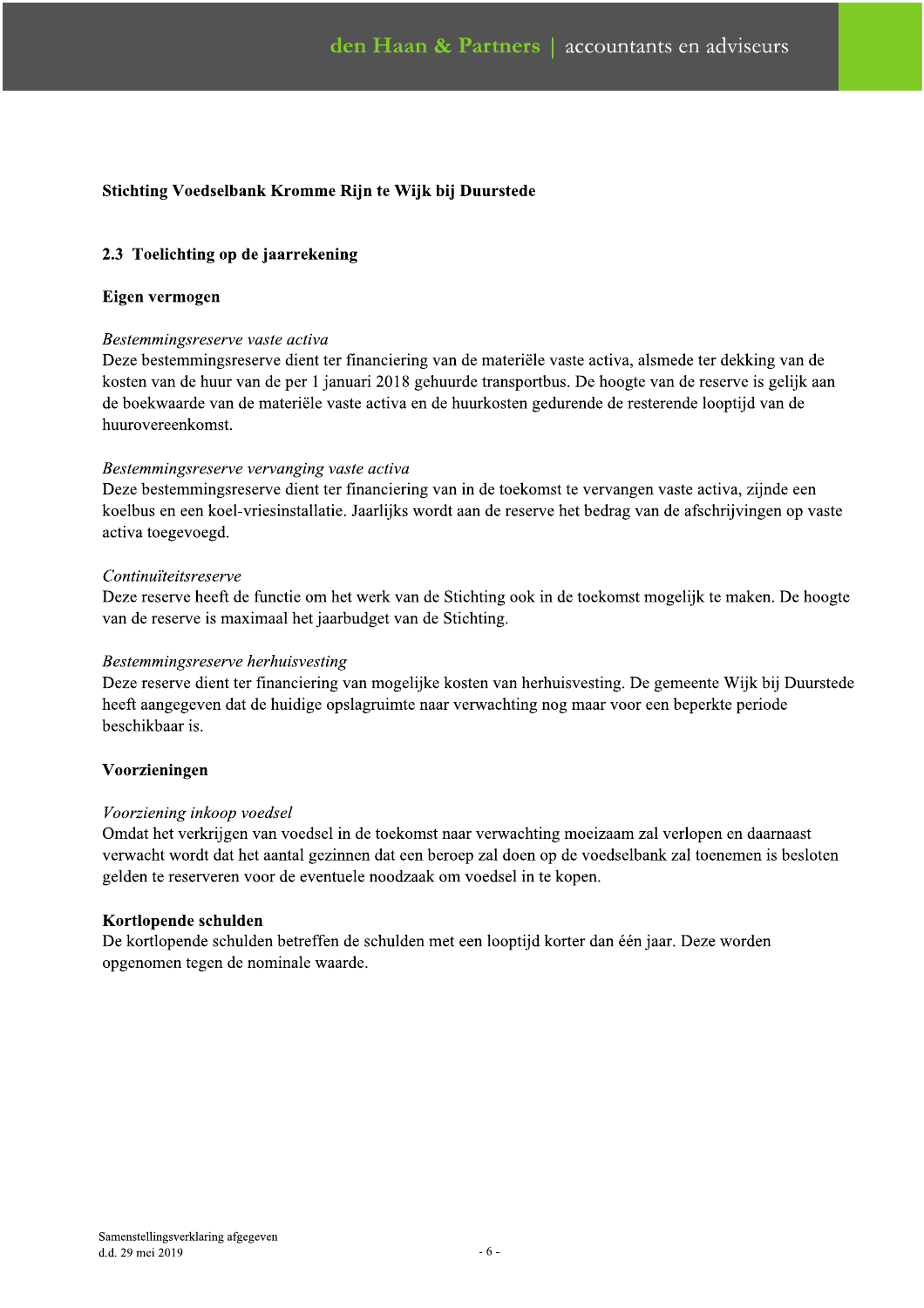## 2.3 Toelichting op de jaarrekening

## **GRONDSLAGEN VOOR DE RESULTAATBEPALING**

#### Algemeen

Het resultaat wordt bepaald als het verschil tussen de opbrengstwaarde van de geleverde prestaties en de kosten en andere lasten over het jaar. De opbrengsten op transacties worden verantwoord in het jaar waarin zij zijn gerealiseerd.

## Lasten

De kosten worden toegerekend aan het verslagjaar waarop zij betrekking hebben.

## Bijzondere baten en lasten

De bijzondere baten en lasten betreffen de resultaten welke niet uit de normale bedrijfsuitoefening voortkomen en van incidentele aard zijn.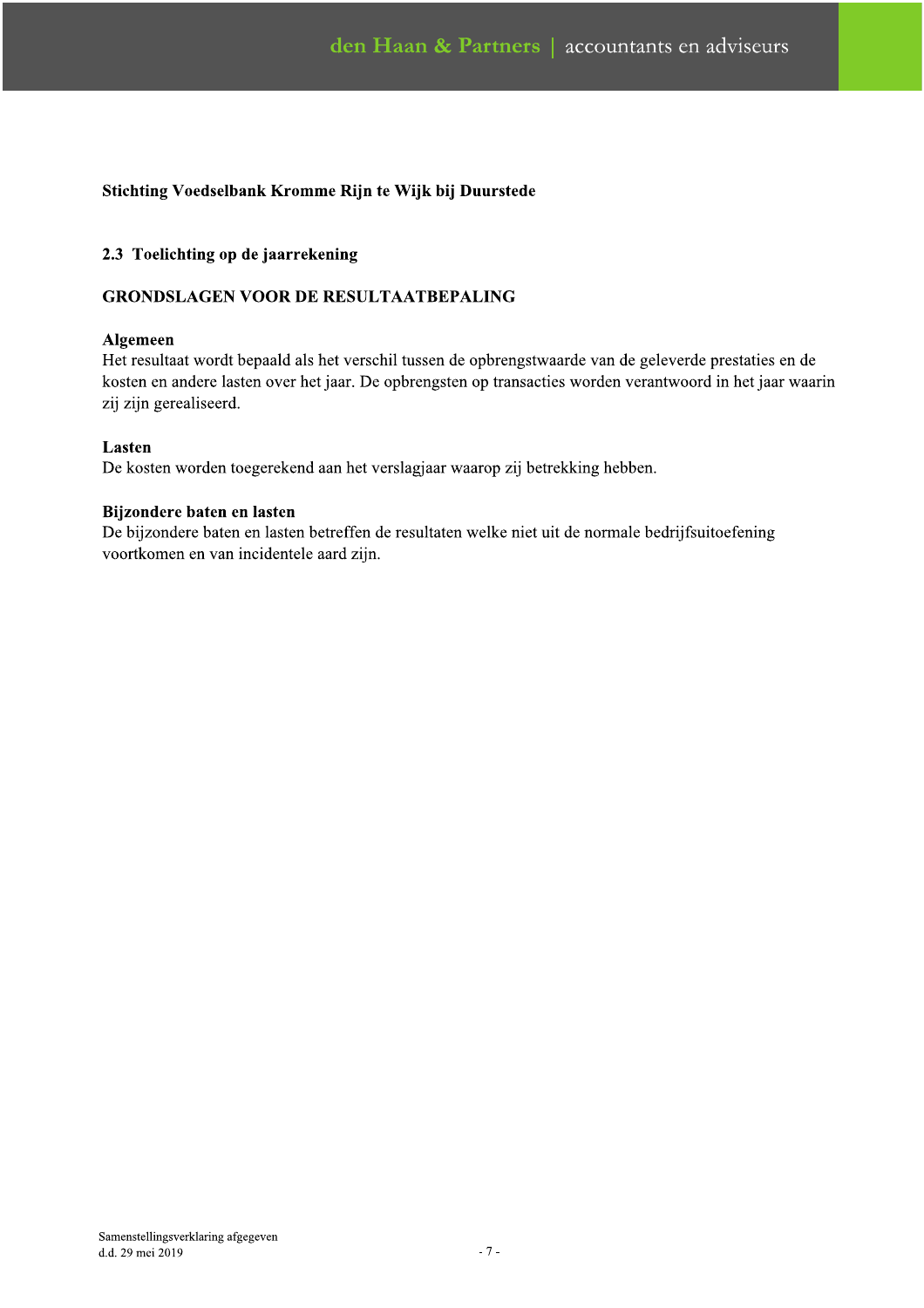# 2.4 Toelichting op de balans

## **ACTIVA**

## **VASTE ACTIVA**

# Materiële vaste activ

| <b>VASTE ACTIVA</b>                                                    |                  |
|------------------------------------------------------------------------|------------------|
| Materiële vaste activa                                                 |                  |
| Het verloop van de materiële vaste activa wordt als volgt weergegeven: |                  |
|                                                                        | Koel-            |
|                                                                        | vriesinstallatie |
|                                                                        | €                |
| Aanschafwaarde                                                         | 16.000           |
| Cumulatieve afschrijvingen                                             | $-8.800$         |
| Boekwaarde per 1 januari                                               | 7.200            |
| Afschrijvingen                                                         | $-1.600$         |
| Mutaties 2018                                                          | $-1.600$         |
| Aanschafwaarde                                                         | 16.000           |
| Cumulatieve afschrijvingen                                             | $-10.400$        |
| Boekwaarde per 31 december                                             | 5.600            |
| <b>VLOTTENDE ACTIVA</b>                                                |                  |
| Vorderingen                                                            |                  |

| Vorderingen                                                                           |            | 31-12-2018                  | 31-12-2017                   |
|---------------------------------------------------------------------------------------|------------|-----------------------------|------------------------------|
|                                                                                       |            | $\boldsymbol{\epsilon}$     | $\in$                        |
| Overige vorderingen                                                                   |            |                             |                              |
| Te vorderen rente                                                                     |            | 17                          |                              |
| Verzekeringspremie                                                                    |            | $\mathbf{0}$                |                              |
| Kerstmarkt                                                                            |            | 1.223                       |                              |
| De Nieuwe Schakel                                                                     |            | 1.099                       |                              |
|                                                                                       |            | 2.339                       |                              |
| Liquide middelen<br>Rabobank rekening-courant (.631)<br>Rabobank spaarrekening (.315) |            | 8.981<br>152.134<br>161.115 | 13.689<br>157.086<br>170.775 |
| Samenstellingsverklaring afgegeven<br>d.d. 29 mei 2019                                | $\sim 8$ - |                             |                              |
|                                                                                       |            |                             |                              |

| Rabobank rekening-courant (.631) | 8.981   | 13.689  |
|----------------------------------|---------|---------|
| Rabobank spaarrekening (.315)    | 152.134 | 157.086 |
|                                  | 161.115 | 170.775 |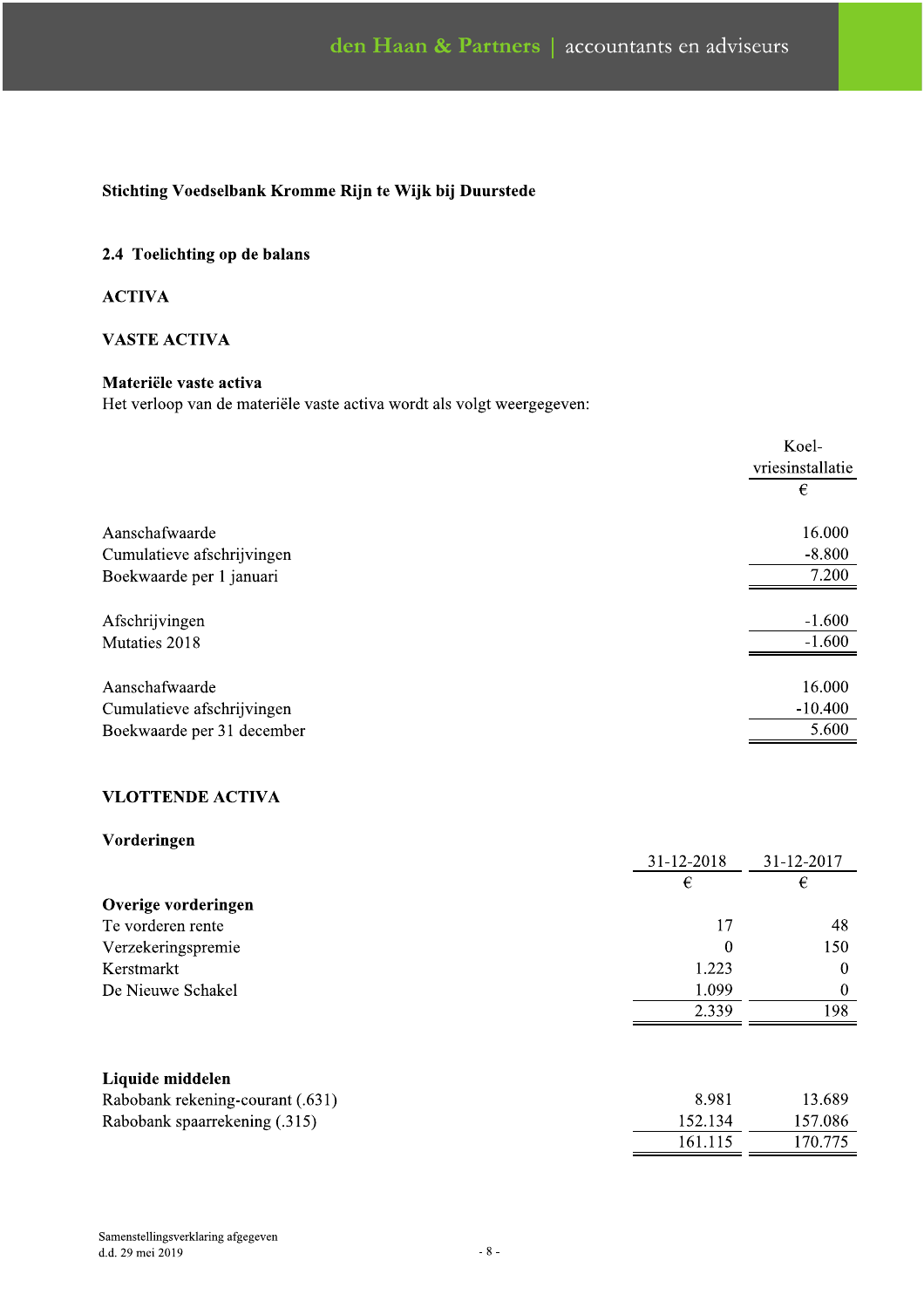# 2.4 Toelichting op de balans

## **PASSIVA**

|                                            | 2018    | 2017    |  |
|--------------------------------------------|---------|---------|--|
|                                            | €       | €       |  |
| Eigen vermogen                             |         |         |  |
| Bestemmingsreserve vaste activa            | 33.545  | 41.700  |  |
| Bestemmingsreserve vervanging vaste activa | 75.000  | 75.000  |  |
| Continuïteitsreserve                       | 20.000  | 20.000  |  |
| Bestemmingsreserve herhuisvesting          | 10.000  | 10.000  |  |
| Algemene reserve                           | 24.957  | 25.359  |  |
|                                            | 163.502 | 172.059 |  |
|                                            |         |         |  |
|                                            |         |         |  |
|                                            |         |         |  |

# **VOORZIENINGEN**

| Overige voorzieningen      |       |       |
|----------------------------|-------|-------|
| Voorziening inkoop voedsel | 4.789 | 5.491 |

## **KORTLOPENDE SCHULDEN**

| Overige schulden |     |     |
|------------------|-----|-----|
| Diversen         | 763 | 02z |
|                  |     |     |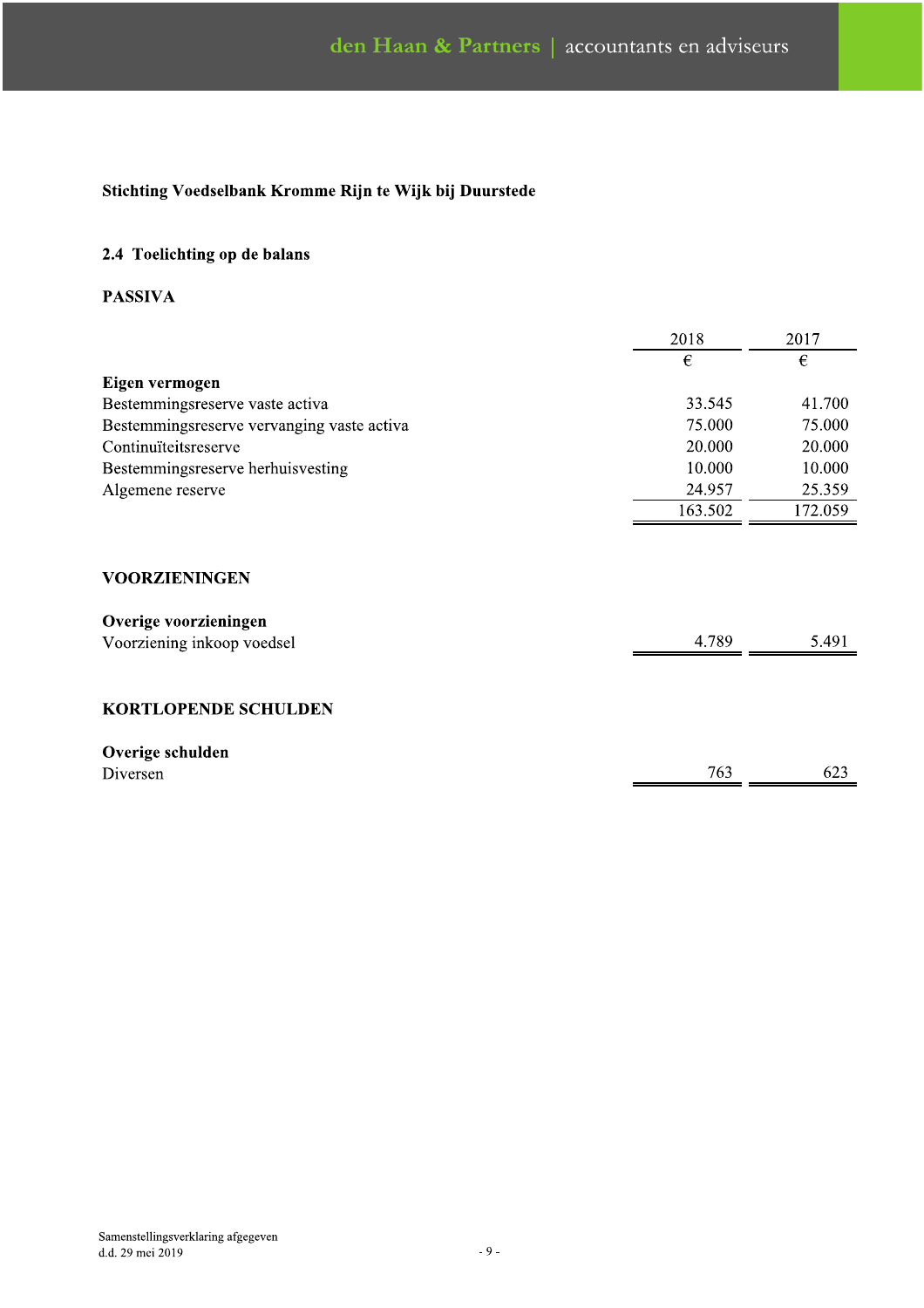## 2.5 Toelichting op de staat van baten en lasten

|                                    | 2018             | 2017         |
|------------------------------------|------------------|--------------|
|                                    | $\epsilon$       | $\epsilon$   |
|                                    |                  |              |
| <b>Baten</b>                       |                  |              |
| Sponsors bedrijven en instellingen | 8.370            | 9.118        |
| Giften particulieren               | 2.792            | 3.359        |
| Voedselbank Nederland              | 1.000            | 1.000        |
| Rente                              | 17               | 48           |
|                                    | 12.179           | 13.525       |
|                                    |                  |              |
| Kosten distributie                 |                  |              |
| Aanschaf klein materiaal           | 3.029            | 921          |
| Verzekering inboedel               | 59               | 51           |
| Telefoon/internet                  | 1.025            | 870          |
| Automatisering                     | 300              | 270          |
| Onderhoud koel-vriesinstallatie    | 527              | 362          |
| Afschrijving koel-vriesinstallatie | 1.600            | 1.600        |
| Afvoer afval                       | 711              | 699          |
|                                    | 7.251            | 4.773        |
|                                    |                  |              |
| Kosten transport                   |                  |              |
| <b>Brandstof</b>                   | 1.099            | 892          |
| Onderhoud koelbus                  | 243              | 2.873        |
| Belasting en verzekering           | 2.485            | 1.964        |
| Huur koelbus                       | 6.555            | $\mathbf{0}$ |
|                                    | 10.382           | 5.729        |
|                                    |                  |              |
| Kosten acquisitie/publiciteit      |                  |              |
| <b>PR</b>                          | $\boldsymbol{0}$ | 208          |
| Website                            | 54               | 54           |
|                                    | $\overline{54}$  | 262          |